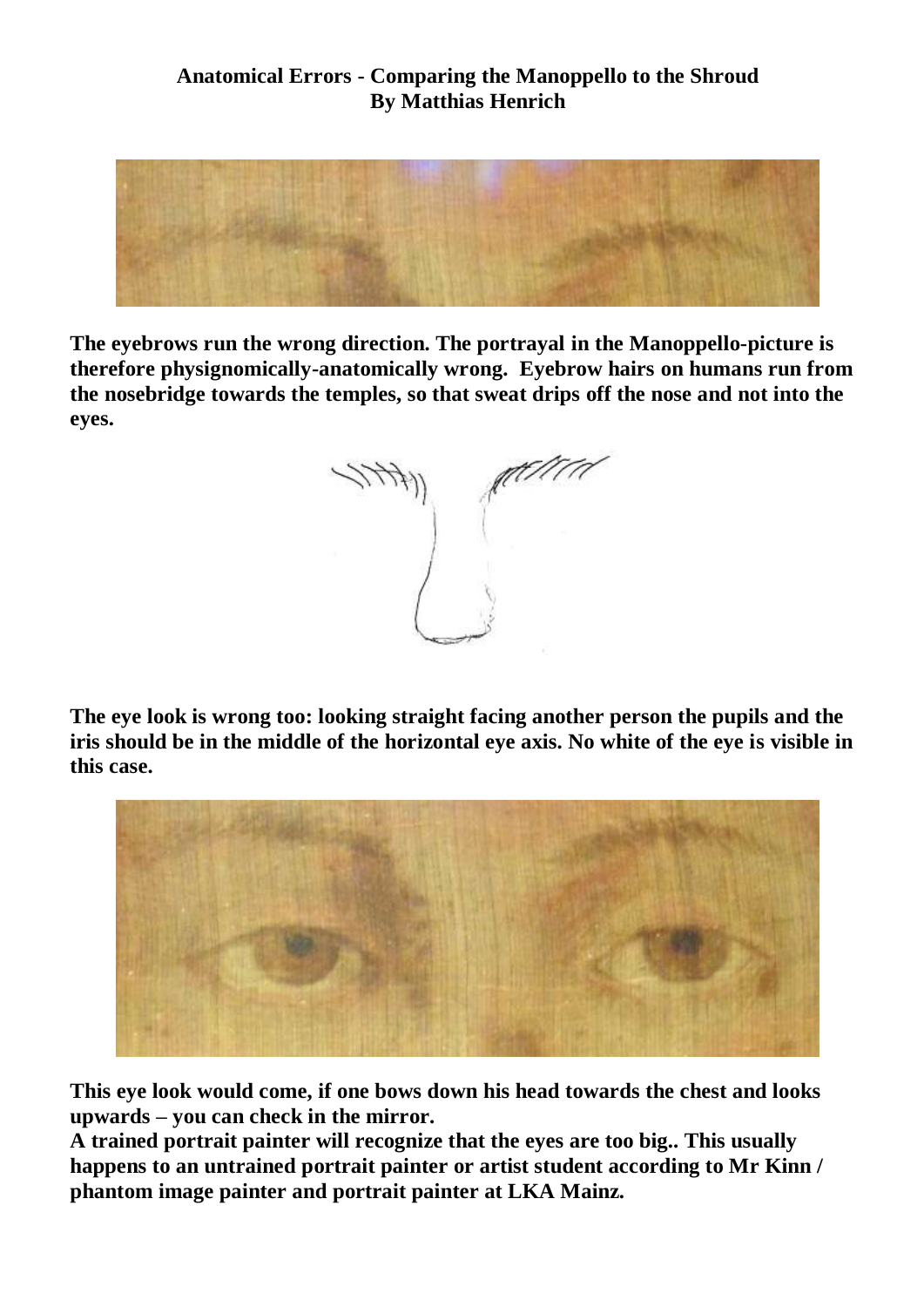**Concerning mouth and lips: the incisor teeth are anatomically wrongly placed with the cupid's bow: The two middle incisor teeth should be left and right from the cupid's bow. Here but is one incisor tooth centered with the Cupid's bow. Tip of the nose and Cupid's bow should be in a vertical line. Because the woven fabric is distorted towards left, tip of the nose, cupid bow and incisor tooth would be in a verticasl line. Because of distortion it is not so here. Would the woven fabric be placed without distortion, the anatomically wrong position of the centered incisor tooth would even be seen more striking.** 



**Very clearly this is an artificial product showing the stylized hairs of a "teenagers beard, " which does not have any similarity to the mature man's beard on the shroud of Turin.**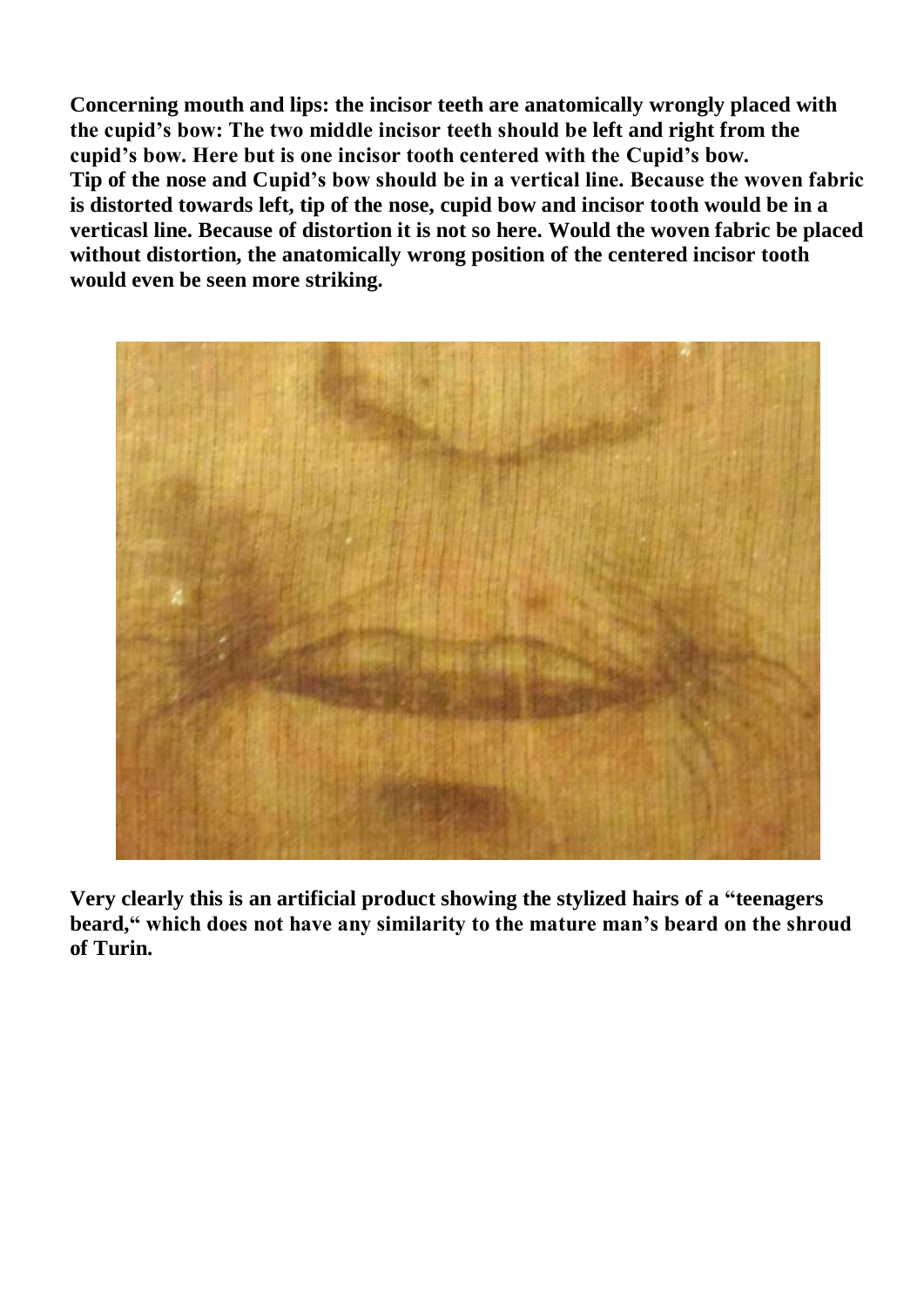**Concerning the mouth opening, only the teeth of the underjaw should be visible, not the upper row of teeth. Only by laughing strongly is the upper lip drawn back enough, so that the upper row of teeth including incisor teeth is visible. Also anatomically wrong is that the incisor teeth form one line with the neighboring teeth. Every dentist will confirm that here there is no anatomically correct tooth image.** 



**It can be seen that the teeth could have been longer at one time, but then the mouth should be shown more open. For there is no possibility of correcting the lip line on this fine fabric, the teeth were covered darkly to widen the mouth, and now it appears as a row of teeth, which is anatomically wrong.**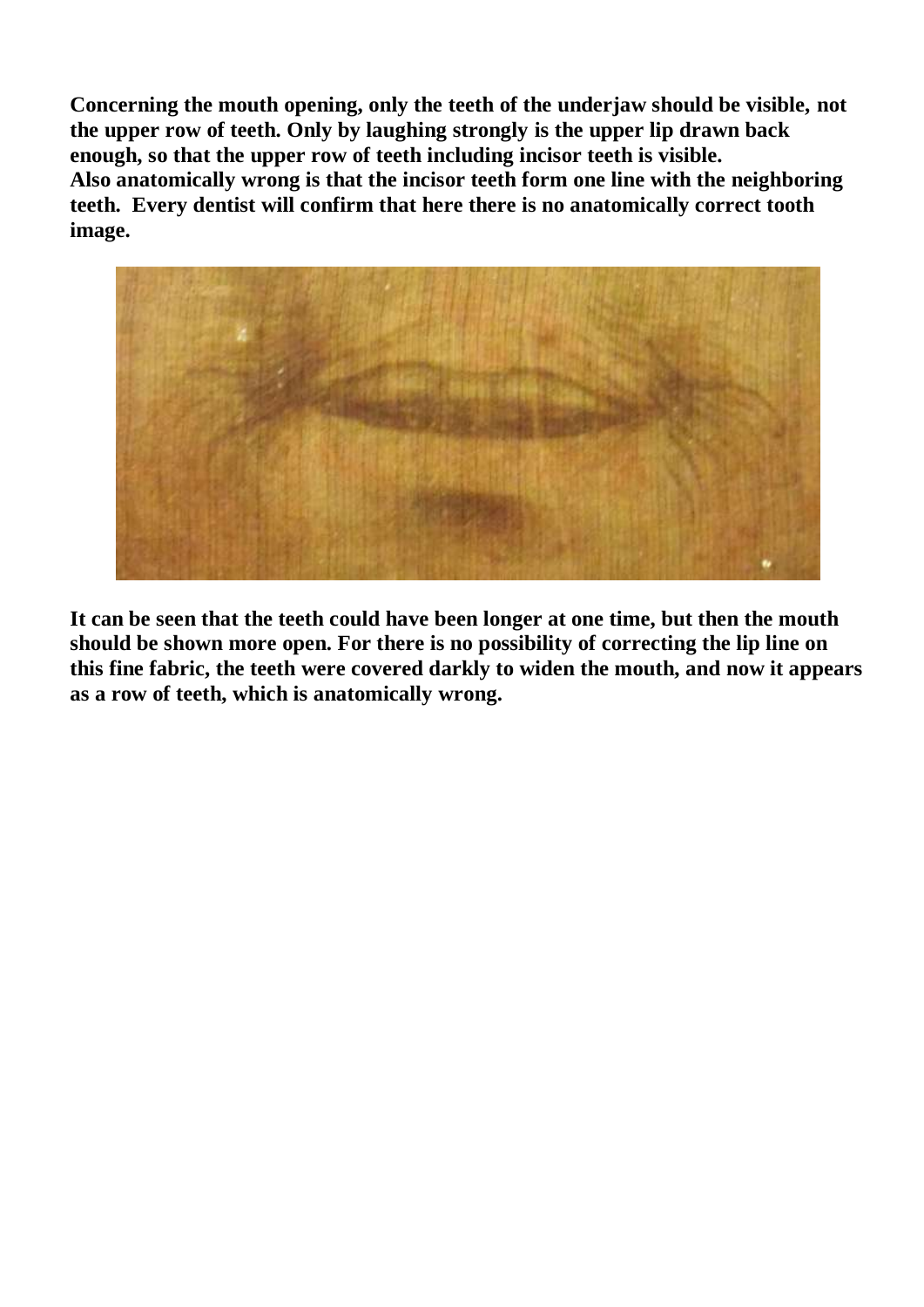

**Here a sketch showing the eyes looking straight facing a person. That's the correct straight forward look.** 

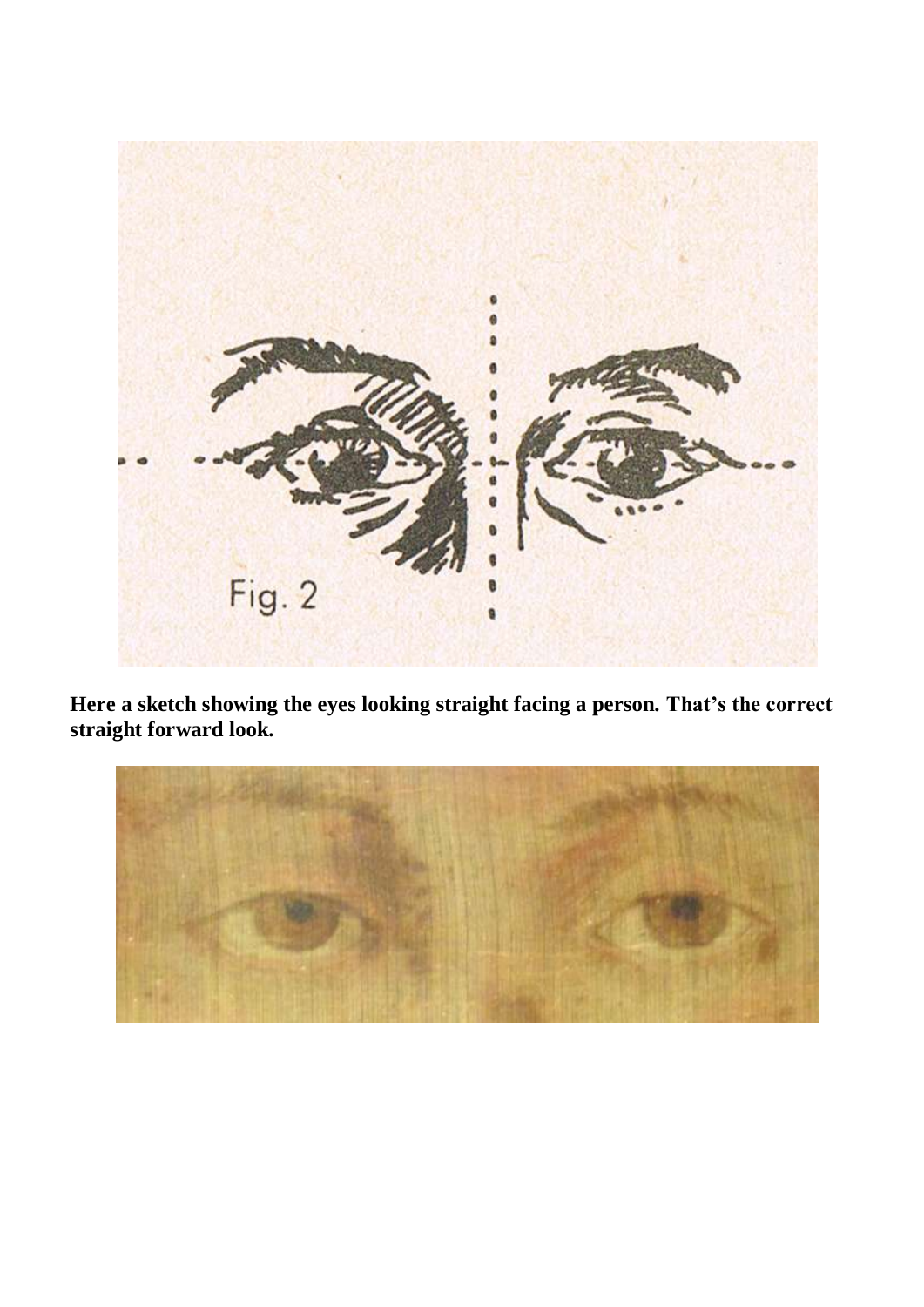**In comparison the anatomically wrong portrayal on the Manoppello image**





**Here, a woman's eye with eyebrow in comparison. A man's eyebrow would be stronger, as it is indeed on the Shroud of Turin. Very clearly, the Manoppello image drawing of the eyebrows is in the wrong direction, and the form of the eyebrows is also incorrect.** 

**We can clearly see that the eyes at Manoppello do not look at the onlooker, but look somehow aside. This, as well as the oversized eyes and pupils, can happen with an untrained painter who is not a master in portrait painting. The half closed eye lid does not fit to the fully opened eye. These are several anatomical mistakes.**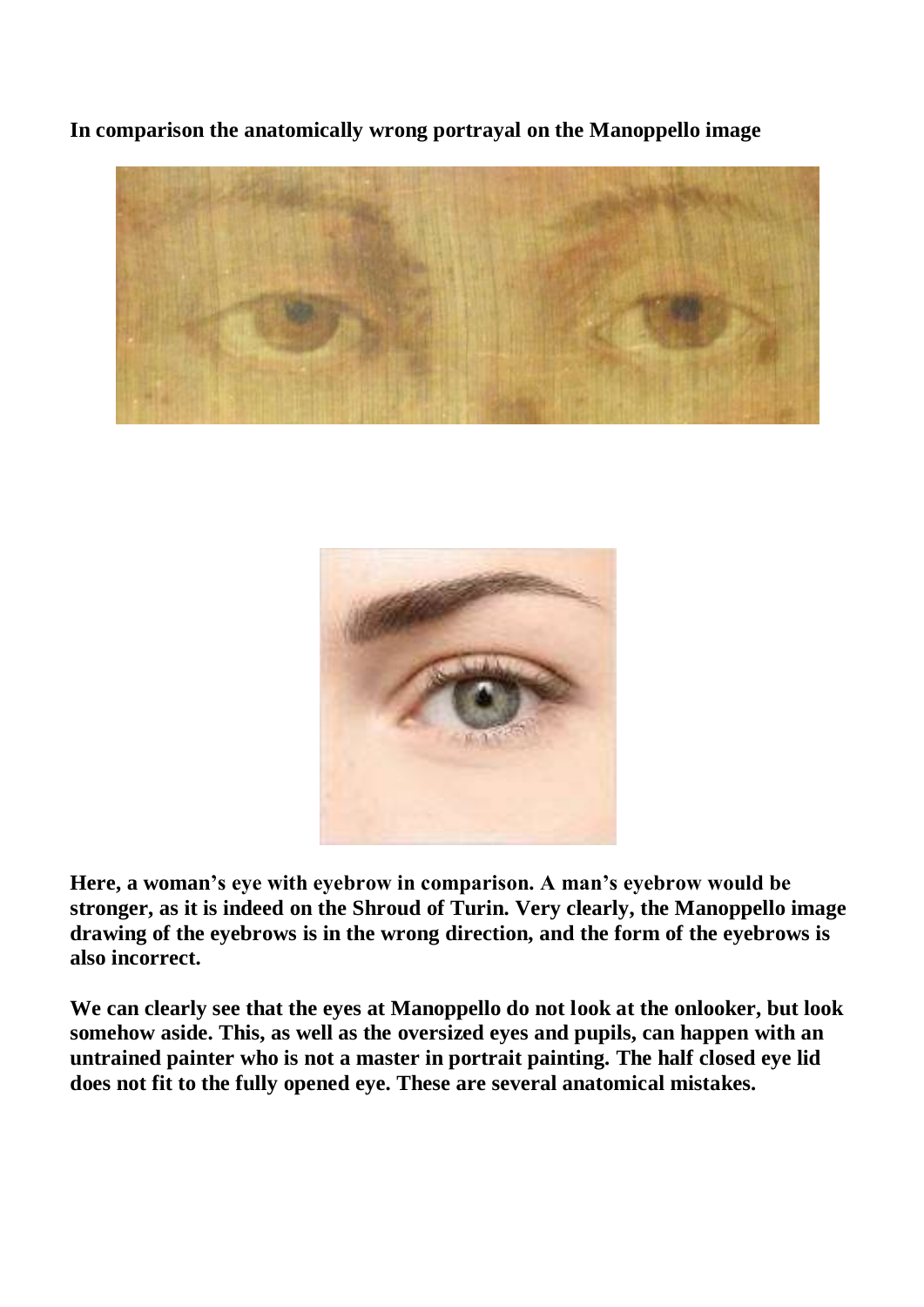

**Here you see how the tip of the nose and Cupid's bow are correctly aligned vertically.**



**And only by laughing strongly do the upper row of teeth with the incisor teeth left and right of the Cupid's bow becomes visible.**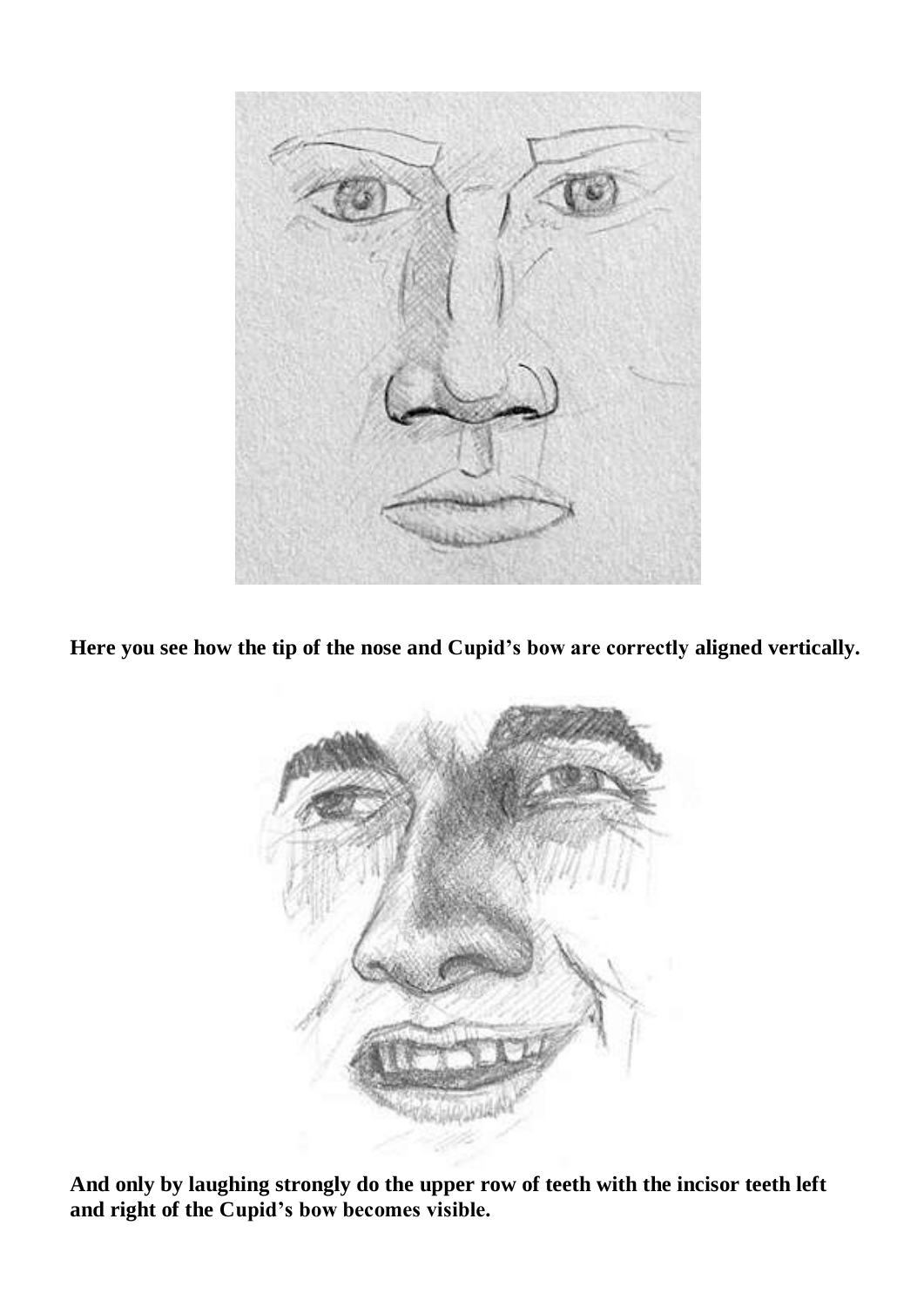

---------------- **top of the head**

-- axis of eyes

## **----------------Chin**

**The proportions of the head are anatomically wrong: the axis of the eyes divides the head into 2 equal halves. Here the uppe half is 1/3 shorter. Concerning the Shroud of Turin the proportions are correct.**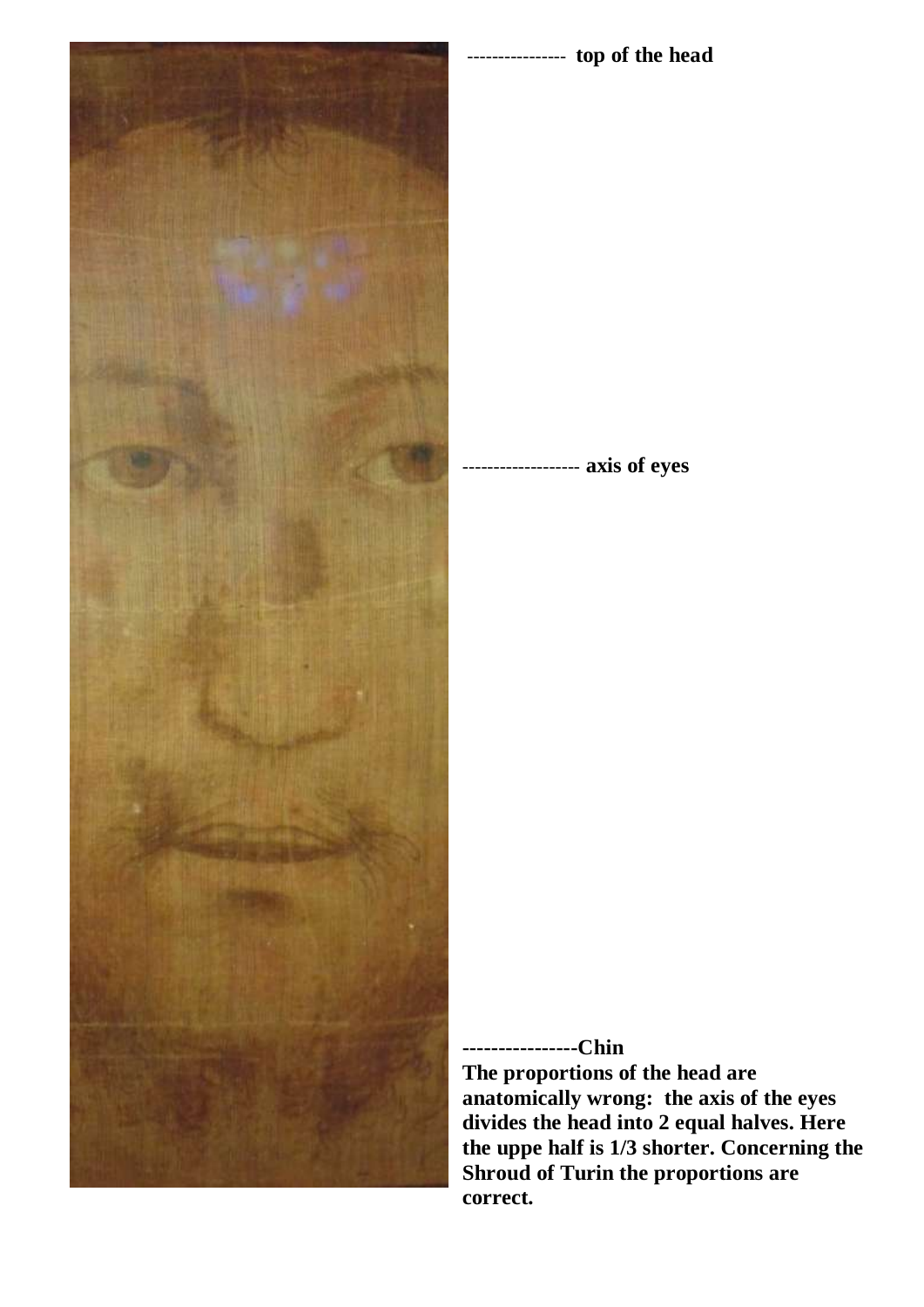**Here we can see the symmetry of a skull. The axis of the eyes divides the scull into 2 equal halves. Concerning the Manoppello image the upper half is much too short. Instead the shroud of Turin shows the anatomically right proportions.** 

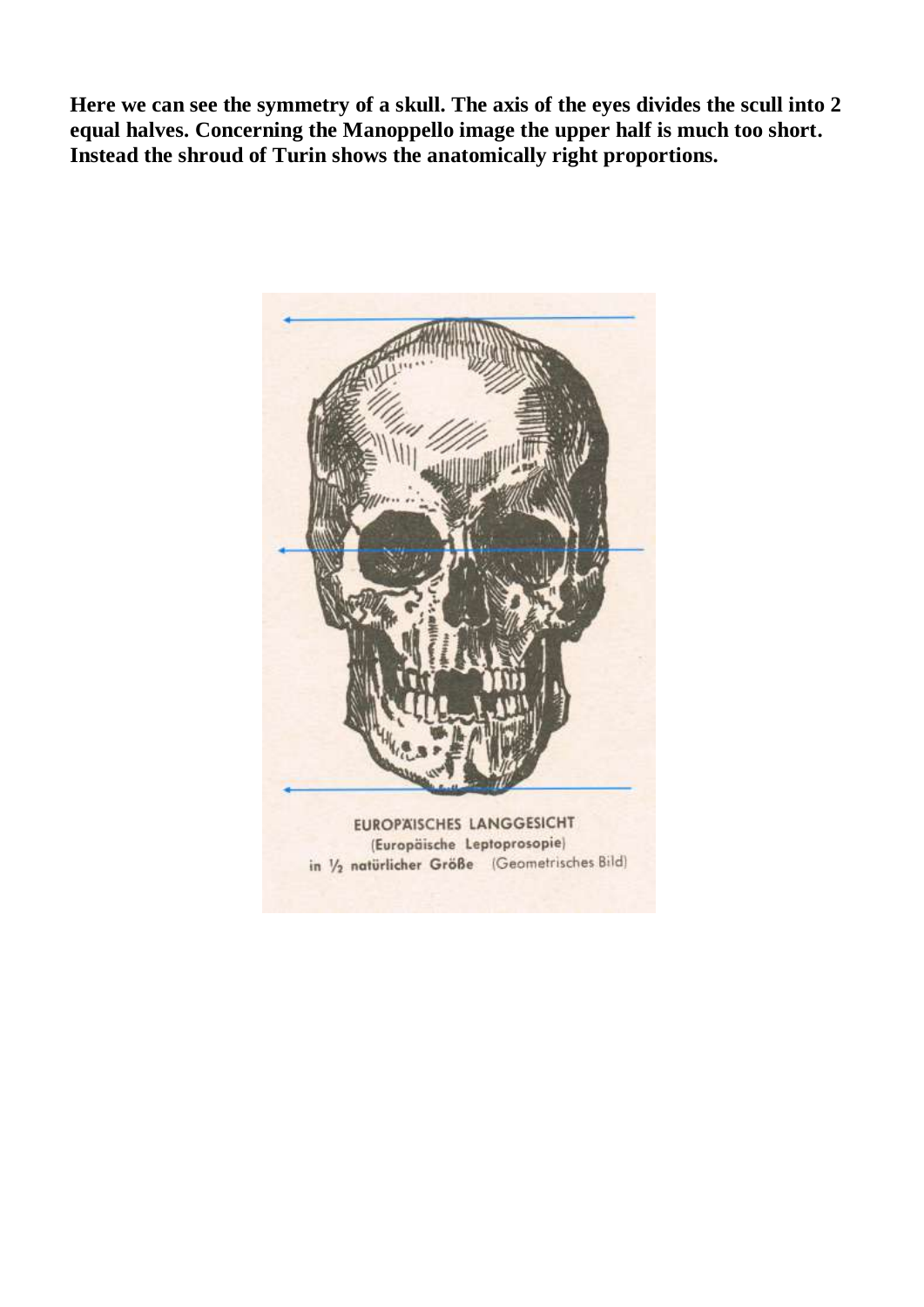

**Observing the left half of the face, we see in the upper part of the mouth, that the painter could not decide, what the mouth should express: sinistral without expression, dextral (next picture) there is a slight trace of a smile recognizable.**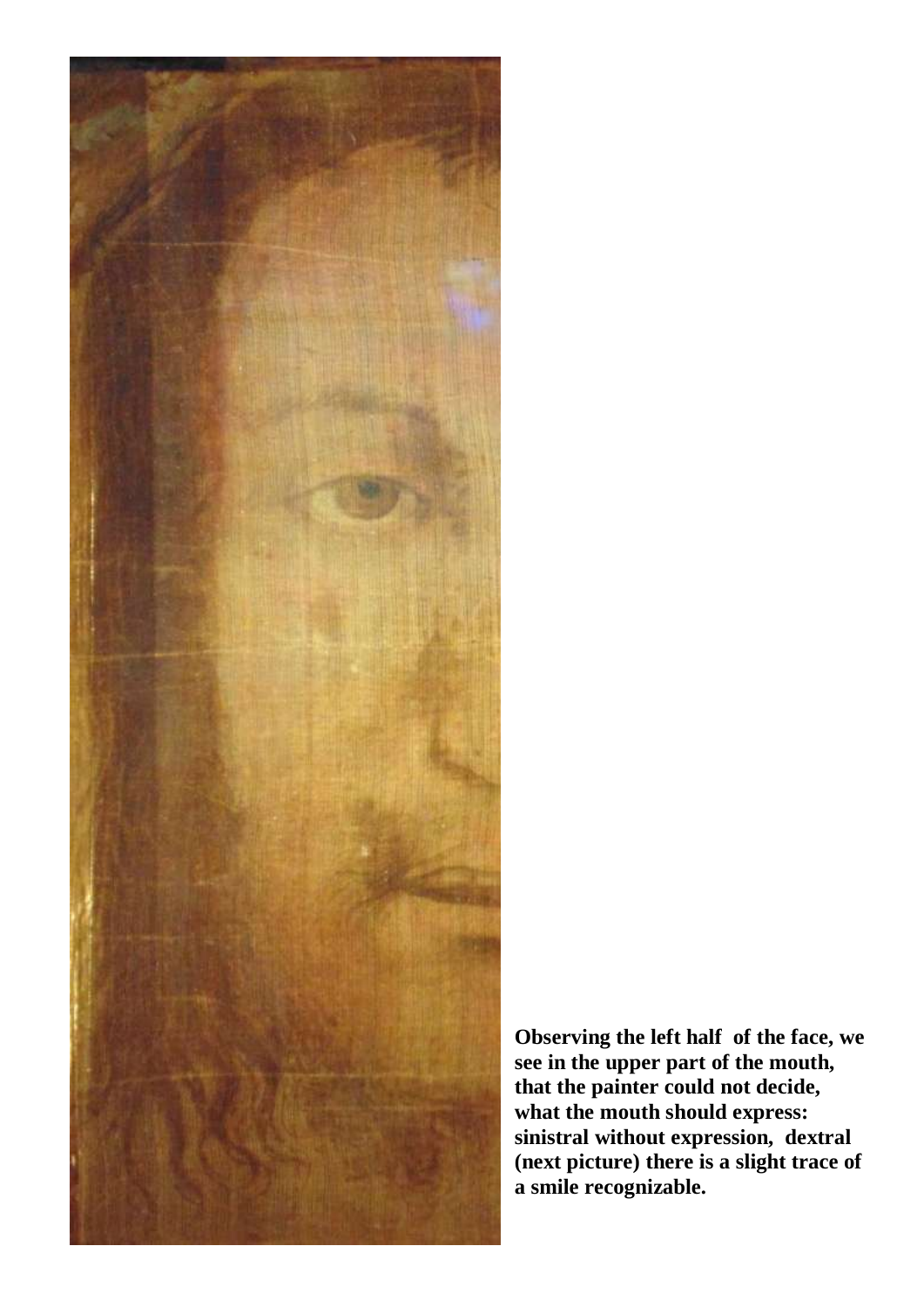

**Here we see the trace of a smiling mouth, whereas this half of the face is much rounder (more curved). The cheek is unsymmetrically wider than the left half of the face. Of course this is not correct anatomically. Given that Jesus was perfect man and God, why should He create such an imperfect image?**

**The face on the shroud is much better and not comparable to this image!**